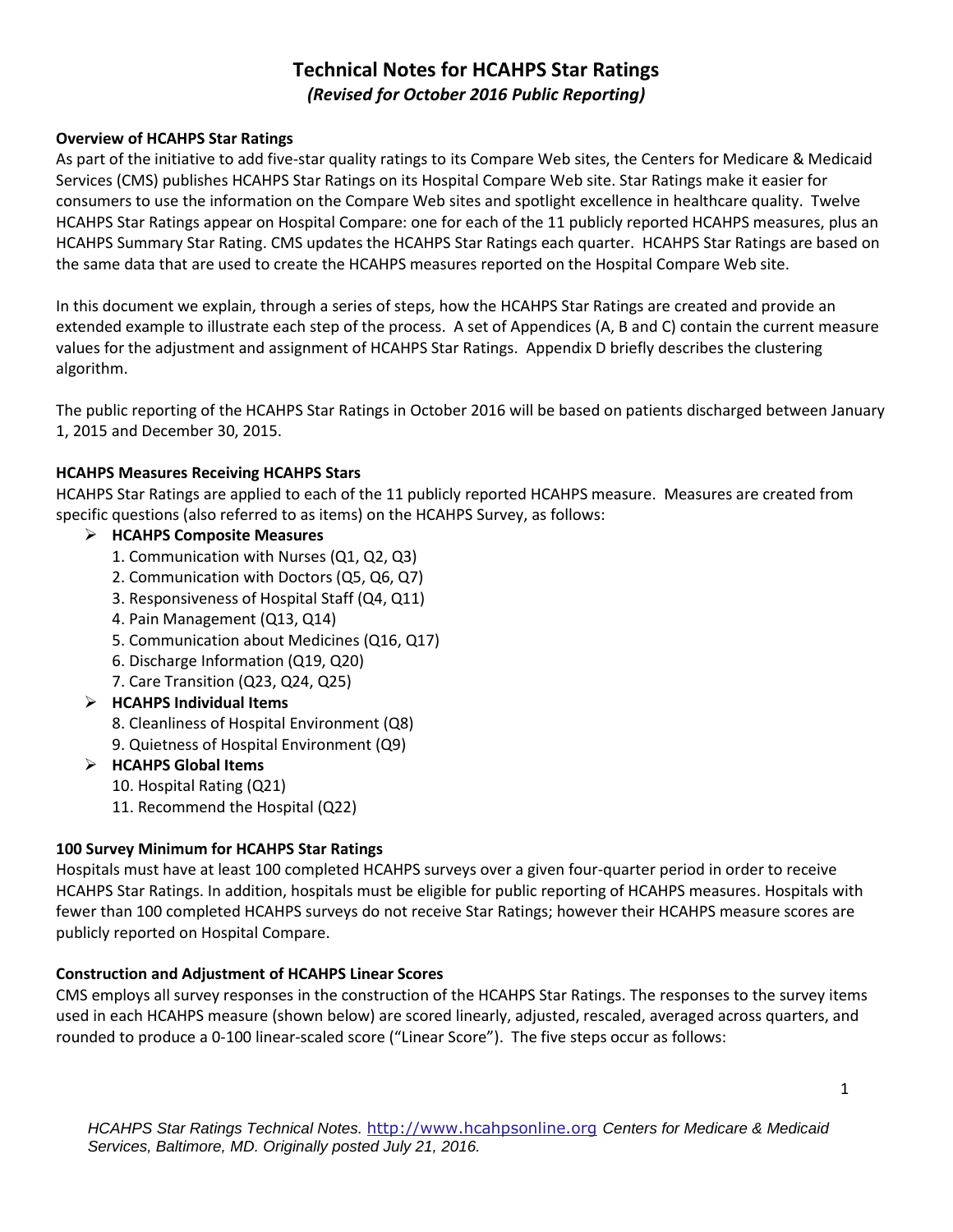#### **One: Linear scoring**

The Linear Score used in HCAHPS Star Ratings is closely related to the "top-box," "middle-box" and "bottom-box" scores publicly reported on the Hospital Compare Web site. Please note that neither screener (10, 12, 15, and 18) nor "About You" (26-32) items are converted to linear scores.

Individual responses to the HCAHPS Survey are scored as follows:

#### **For items 1-9, 11, 13-14, and 16-17:**

 $\triangleright$  "Never" = 1; "Sometimes" = 2; "Usually" = 3; and "Always" = 4

**For items 19 and 20:** 

 $\triangleright$  "No" = 0; and "Yes" = 1

**For item 21:** 

 $\triangleright$  Hospital Rating "0" = 0; Hospital Rating "1" = 1; Hospital Rating "2" = 2 ... Hospital Rating "10" = 10 **For item 22:** 

```
\triangleright "Definitely No" = 1; "Probably No" = 2; "Probably Yes" = 3; and "Definitely Yes" = 4
```
## **For items 23, 24, and 25:**

 $\triangleright$  "Strongly Disagree" = 1; "Disagree" = 2; "Agree" = 3; and "Strongly Agree" = 4

The item responses are averaged at the hospital level to form the hospital-level mean for each measure.

#### **Two: Adjustment of HCAHPS linear scores**

CMS applies adjustments for the effects of patient mix, survey mode, and quarterly weighting through a series of steps, as follows.

First, CMS applies patient-mix adjustment (PMA) to quarterly HCAHPS scores to account for the tendency of certain patient sub-groups to respond more positively or negatively to the HCAHPS Survey. PMA enables fair comparisons across hospitals by adjusting hospital scores as if all hospitals had an identical mix of patient characteristics. The patientmix adjustment table can be found in Appendix A, Table 1. Appendix A, Table 2 contains the national means for patientmix variables. These adjustments are applied to HCAHPS scores on the scale shown above. These values are shown for each answer option on the survey instrument. Additional information about the application of the HCAHPS patient-mix adjustments, including the definition of the PMA factors, can be found in the documents on the HCAHPS On-Line Web site, [www.hcahpsonline.org,](http://www.hcahpsonline.org/) under the *"Mode & Patient-Mix Adj"* button.

Second, HCAHPS quarterly scores are adjusted for the effect of mode of survey administration (mail, telephone, mixed mode or Interactive Voice Response). CMS derived the survey mode adjustments from a large-scale, randomized mode experiment. The mode adjustments are included in Appendix B. Similar to PMA, these adjustment are applied on the original scale shown on the HCAHPS survey instrument for each measure. For detailed information about the mode experiment and survey mode adjustment, please see [www.hcahpsonline.org.](http://www.hcahpsonline.org/)

If the measure is a multi-item composite, averaging of items within composites takes place at this point.

## **Three: Rescaling of HCAHPS linear adjusted scores**

Each adjusted HCAHPS linear measure score on the original scale (shown above) is then transformed into a 0-100 linearscaled score using the following conversion:

The PMA- and mode-adjusted hospital-level measure mean, **M**, minus the lowest possible response to the measure, **R**, divided by the highest possible response to the measure, **K**, minus the lowest response, R. An example follows:

$$
100*\frac{M-R}{K-R}
$$

2

*HCAHPS Star Ratings Technical Notes.* [http://www.hcahpsonline.org](http://www.hcahpsonline.org/) *Centers for Medicare & Medicaid Services, Baltimore, MD. Originally posted July 21, 2016.*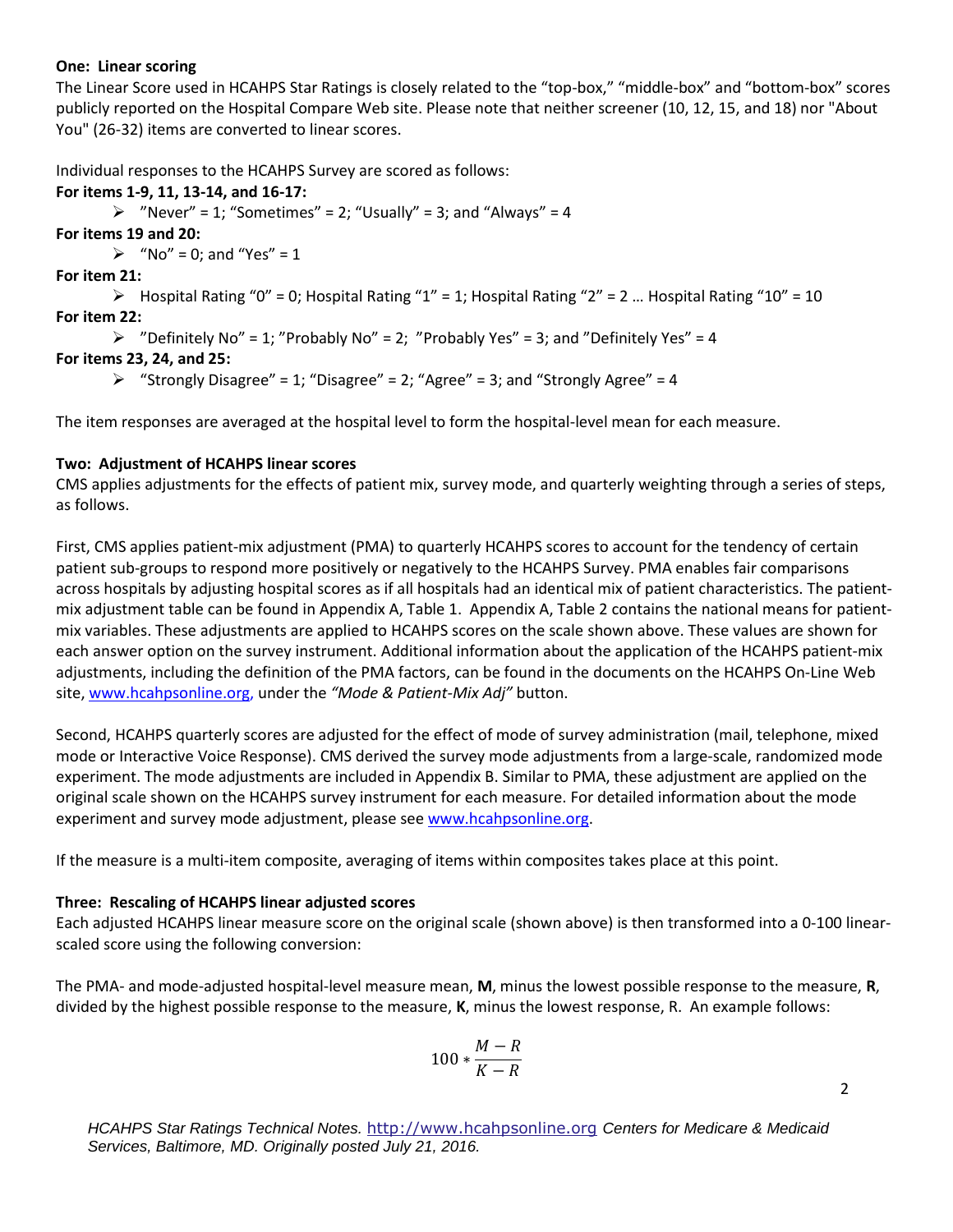#### **Four: Weighted Average of Quarters of HCAHPS linear scores**

The four-quarter averages of HCAHPS linear scores are weighted proportionately to the number of eligible patients seen by the hospital in each quarter of the reporting period. Specifically, each quarter's score has a quarterly weight equal to that quarter's eligible discharge size divided by the total eligible discharge size for the four quarters that make up the reporting period.

#### **Five: Rounding of HCAHPS linear scores**

The four-quarter averages of HCAHPS linear scores are rounded to integer values (whole numbers) using standard rounding rules, as follows:

If the unrounded four-quarter average is less than [X.5], then round down to nearest whole integer. If the unrounded four-quarter average is equal to or greater than [X.5], then round up to nearest whole integer.

#### **An example of the calculation of an HCAHPS Linear Score.**

The following is an example of the construction and adjustment of an HCAHPS linear score.

#### **Step 1: Linear scoring**

For a single quarter from Hospital A, 5 patients responded by telephone to HCAHPS Survey Cleanliness item (item 8) as follows: 4, 4, 3, 2, and 4. The mean of these responses is **3.4**.

#### **Step 2: Adjustment of HCAHPS linear scores**

This hospital has a total patient-mix adjustment of **-0.038** and a telephone mode adjustment of **-0.072** (as found in the Appendices that follow).

Patient-mix adjustment applied: 3.4 – 0.038 = **3.362**  Phone mode adjustment applied: 3.362 – 0.072 = **3.29** (M) Cleanliness has a maximum response of 4  $(K)$  and a minimum response of 1  $(R)$ .

## **Step 3: Rescaling of HCAHPS linear scores**

To put this score into the 0-100 scale: 100\*((3.29 – 1) / (4 - 1)) = **76.33** Thus, **76.33** is the quarterly Linear Mean Score for Cleanliness for Hospital A.

## **Step 4: Weighted Average of Quarters of HCAHPS linear scores**

The four-quarter averages of HCAHPS linear scores are weighted proportionately to the number of eligible patients seen by the hospital in each quarter of the reporting period. For instance; a hospital has the following scores and numbers of eligibles for the four quarters in a reporting period:

Q1: 72.35, 4 eligibles; Q2: 67.26, 7 eligibles; Q3: 75.94, 8 eligibles; Q4: 76.33, 5 eligibles.

$$
4 + 7 + 8 + 5 = 24
$$
 total eligibles  
 $\left(72.35 * \left(\frac{4}{24}\right)\right) + \left(67.26 * \left(\frac{7}{24}\right)\right) + \left(75.94 * \left(\frac{8}{24}\right)\right) + \left(76.33 * \left(\frac{5}{24}\right)\right) = 72.89$  four quarter average

#### **Step 5: Rounding of HCAHPS linear scores**

Four-quarter averages of HCAHPS linear scores are rounded to integer values using standard rounding rules, as follows:

72.89: .89 is greater than .5; so the linear score is rounded up to the next integer, 73.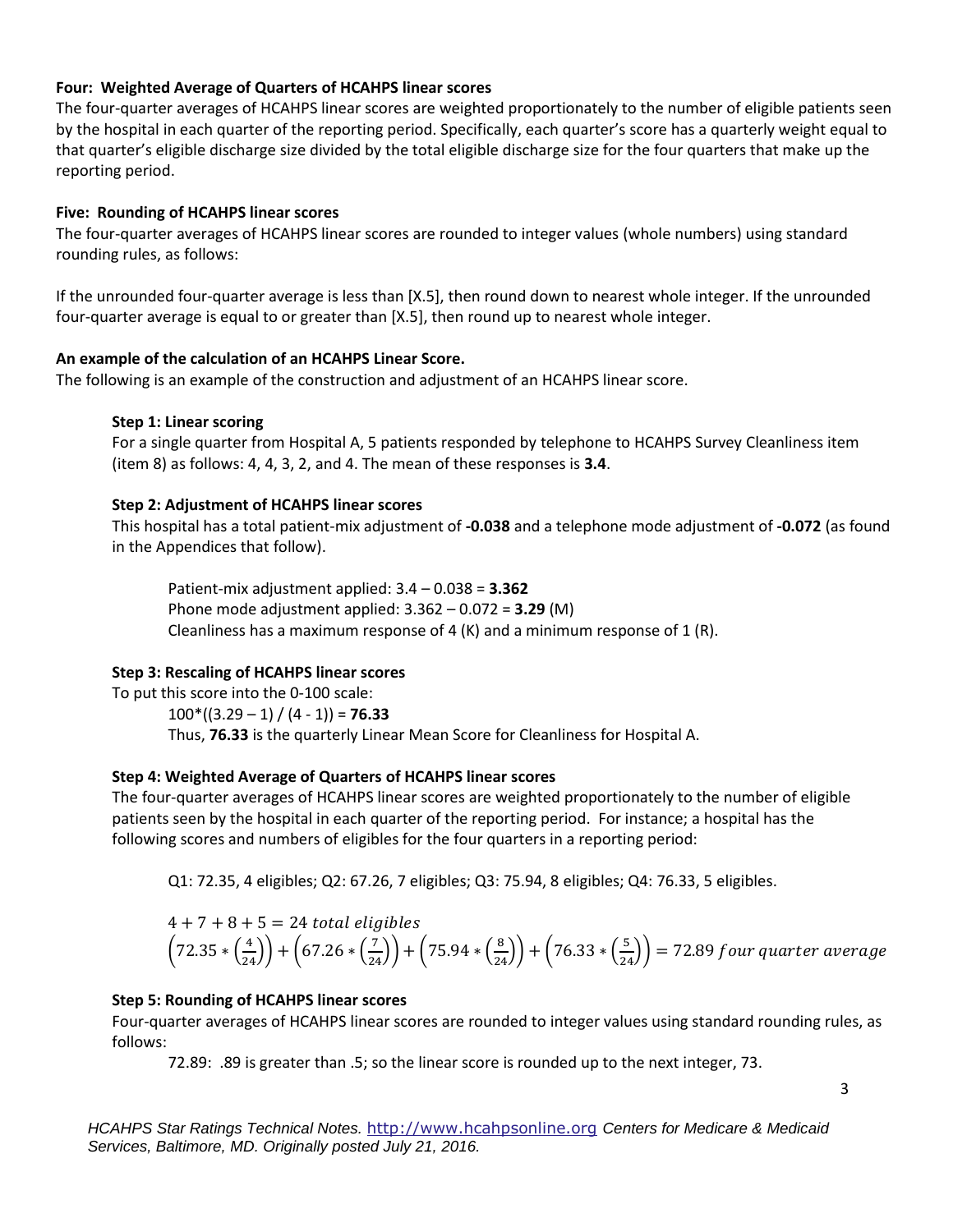#### **Conversion of Linear Scores into HCAHPS Star Ratings for the 11 HCAHPS Measures**

Next, CMS assigns 1, 2, 3, 4, or 5 whole stars (only whole stars are assigned; partial stars are not used) for each HCAHPS measure by applying statistical methods that utilize relative distribution and clustering.

The Star Rating for each of the 11 HCAHPS measures is determined by applying a clustering algorithm to the individual measure scores. Conceptually, the clustering algorithm identifies the 'gaps' in the data and creates five categories (one for each star rating) such that scores of hospitals in the same score category (star rating) are as similar as possible, and scores of hospitals in different categories are as different as possible. This clustering algorithm is the same one employed by CMS to determine Medicare Part C and Part D Star Ratings.

The variance in measure scores is separated into within-cluster and between-cluster sum of squares components. The algorithm develops clusters that minimize the variance of measure scores within the clusters. More specifically, the clustering algorithm minimizes the within-cluster sum of squares for each of the Star Ratings levels. The cut points (boundaries) for star assignments are derived from the range of individual measure Star Ratings per cluster. The star levels associated with each cluster are determined by ordering the means of each cluster. The cut points for the current HCAHPS Star Ratings are shown in Appendix C. Additional information about the clustering method can be found in Appendix D.

#### **The HCAHPS Summary Star Rating**

In addition to Star Ratings for the 11 HCAHPS measures, CMS introduced a new metric, the HCAHPS Summary Star Rating, which is the average of all of the Star Ratings of the HCAHPS measures. The HCAHPS Summary Star Rating is constructed from the following components:

- $\triangleright$  The Star Ratings from each of the 7 HCAHPS Composite Measures
	- o Communication with Nurses, Communication with Doctors, Responsiveness of Hospital Staff, Pain Management, Communication about Medicines, Discharge Information, and Care Transition.
- $\triangleright$  A single Star Rating for the HCAHPS Individual Items
	- o The average of the Star Ratings assigned to Cleanliness of Hospital Environment and Quietness of Hospital Environment.
- $\triangleright$  A single Star Rating for the HCAHPS Global Items
	- o The average of the Star Ratings assigned to Hospital Rating and Recommend the Hospital.

The 9 Star Ratings (7 Composite Measure Star Ratings + Star Rating for Individual Items + Star Rating for Global Items) are combined as a simple average to form the HCAHPS Summary Star Rating. In the final step, normal rounding rules are applied to the 9-measure average to arrive at the HCAHPS Summary Star Rating (1, 2, 3, 4, or 5 stars).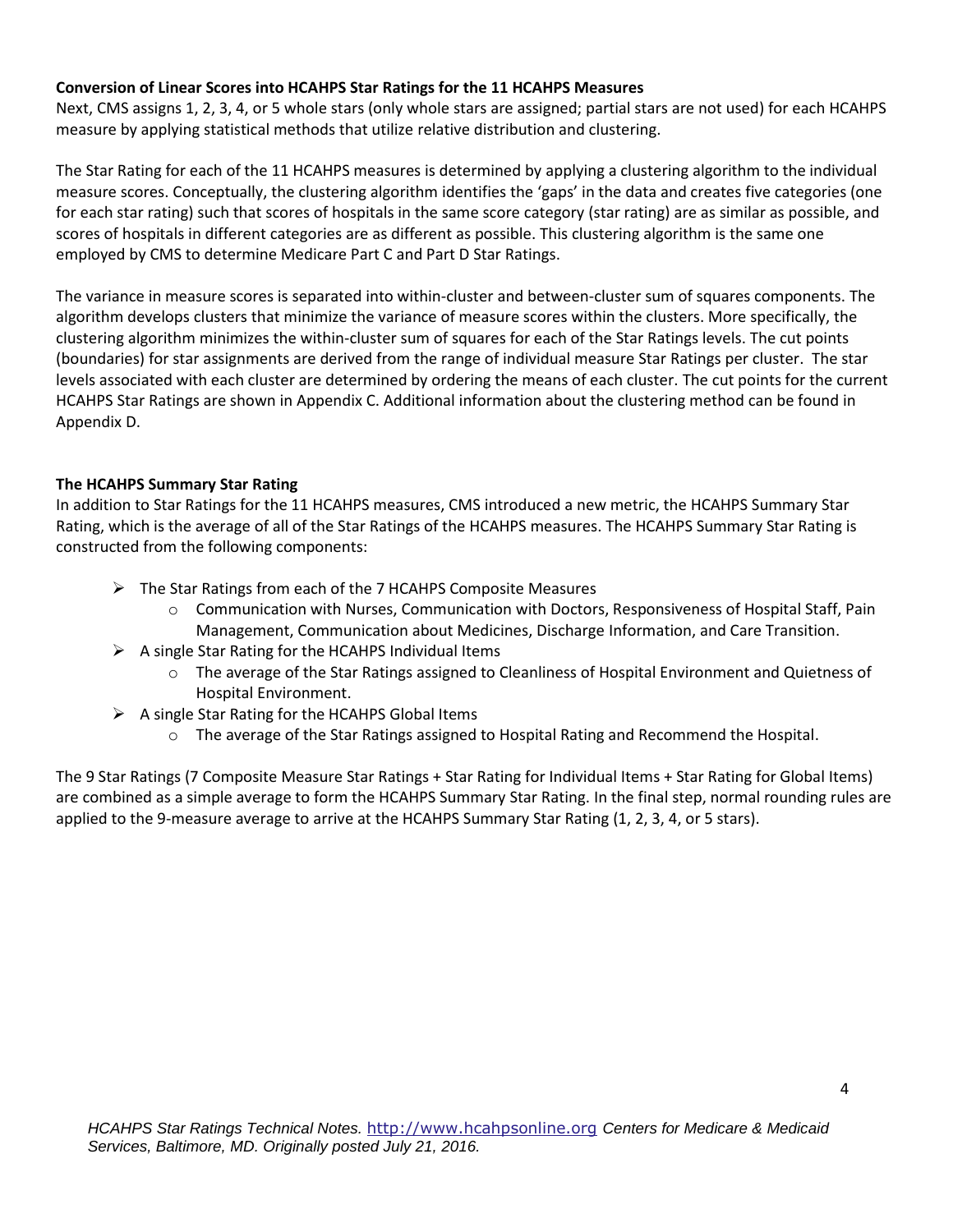## **An example of the calculation of the HCAHPS Summary Star Rating.**

The following is an example of how to calculate the HCAHPS Summary Star Rating. Suppose a hospital has Star Ratings for each of the 11 HCAHPS measures as shown in following table.

|                                            | 11<br><b>HCAHPS</b><br><b>Measure</b><br><b>Star</b><br>Ratings | 9 Star<br><b>Ratings</b><br><b>Used in</b><br><b>HCAHPS</b><br><b>Summary</b><br><b>Star Rating</b> | 9-Measure<br><b>HCAHPS Summary Star</b><br><b>Rating Average</b><br>(unrounded) | <b>HCAHPS</b><br><b>Summary</b><br><b>Star Rating</b><br>(rounded) |
|--------------------------------------------|-----------------------------------------------------------------|-----------------------------------------------------------------------------------------------------|---------------------------------------------------------------------------------|--------------------------------------------------------------------|
| <b>HCAHPS Composite Measures</b>           |                                                                 |                                                                                                     |                                                                                 |                                                                    |
| <b>Communication with Nurses</b>           | 4                                                               | 4                                                                                                   |                                                                                 |                                                                    |
| <b>Communication with Doctors</b>          | 3                                                               | 3                                                                                                   |                                                                                 |                                                                    |
| Responsiveness of Hospital Staff           | 4                                                               | 4                                                                                                   |                                                                                 |                                                                    |
| Pain Management                            | 5                                                               | 5                                                                                                   |                                                                                 |                                                                    |
| <b>Communication about Medicines</b>       | 4                                                               | 4                                                                                                   |                                                                                 |                                                                    |
| Discharge Information                      | 4                                                               | 4                                                                                                   | $(4+3+4+5+4+4+3+5+3.5)/9$                                                       | 4                                                                  |
| <b>Care Transition</b>                     | 3                                                               | 3                                                                                                   | $= 3.944$                                                                       |                                                                    |
| <b>HCAHPS Individual Items</b>             |                                                                 |                                                                                                     |                                                                                 |                                                                    |
| <b>Cleanliness of Hospital Environment</b> | 5                                                               | $(5+5)/2$                                                                                           |                                                                                 |                                                                    |
| Quietness of Hospital Environment          | 5                                                               | $= 5$                                                                                               |                                                                                 |                                                                    |
| <b>HCAHPS Global Items</b>                 |                                                                 |                                                                                                     |                                                                                 |                                                                    |
| <b>Hospital Rating</b>                     | 4                                                               | $(4+3)/2$                                                                                           |                                                                                 |                                                                    |
| Recommend the Hospital                     | 3                                                               | $= 3.5$                                                                                             |                                                                                 |                                                                    |

**Step 1:** Calculate a Star Rating for HCAHPS Individual Items by averaging the Star Ratings for Cleanliness of Hospital Environment and Quietness of Hospital Environment.

In this example, the Star Rating for HCAHPS Individual Items =  $(5+5)/2 = 5$ .

**Step 2:** Calculate a Star Rating for HCAHPS Global Items by averaging the Star Ratings for Hospital Rating and Recommend the Hospital.

In this example, the Star Rating for HCAHPS Global Items = (4+3)/2 = 3.5. *Note: Do not round this average.*

**Step 3:** Calculate the HCAHPS Summary Star Rating as the average of the 7 composite measure Star Ratings, the Star Rating for HCAHPS Individual Items, and the Star Rating for HCAHPS Global Items.

In this example, the HCAHPS Summary Star Rating =  $(4+3+4+5+4+4+3+5+3.5)/9 = 3.944$ .

**Step 4:** Lastly, round the 9-Measure HCAHPS Summary Star Rating Average using the rounding table below. In this example, the hospital's HCAHPS Summary Star Rating rounds to 4 stars.

CMS uses standard rounding rules for the assignment of HCAHPS Summary Stars, as follows:

| 9-Measure HCAHPS Summary Star Rating Average | <b>HCAHPS Summary Star Rating Assignment</b> |
|----------------------------------------------|----------------------------------------------|
| $≥1.00$ and <1.50                            | 1 Star                                       |
| ≥1.50 and $<$ 2.50                           | 2 Stars                                      |
| $\geq$ 2.50 and <3.50                        | 3 Stars                                      |
| $\geq$ 3.50 and <4.50                        | 4 Stars                                      |
| ≥4.50 and ≤5.00                              | 5 Stars                                      |

*HCAHPS Star Ratings Technical Notes.* [http://www.hcahpsonline.org](http://www.hcahpsonline.org/) *Centers for Medicare & Medicaid Services, Baltimore, MD. Originally posted July 21, 2016.*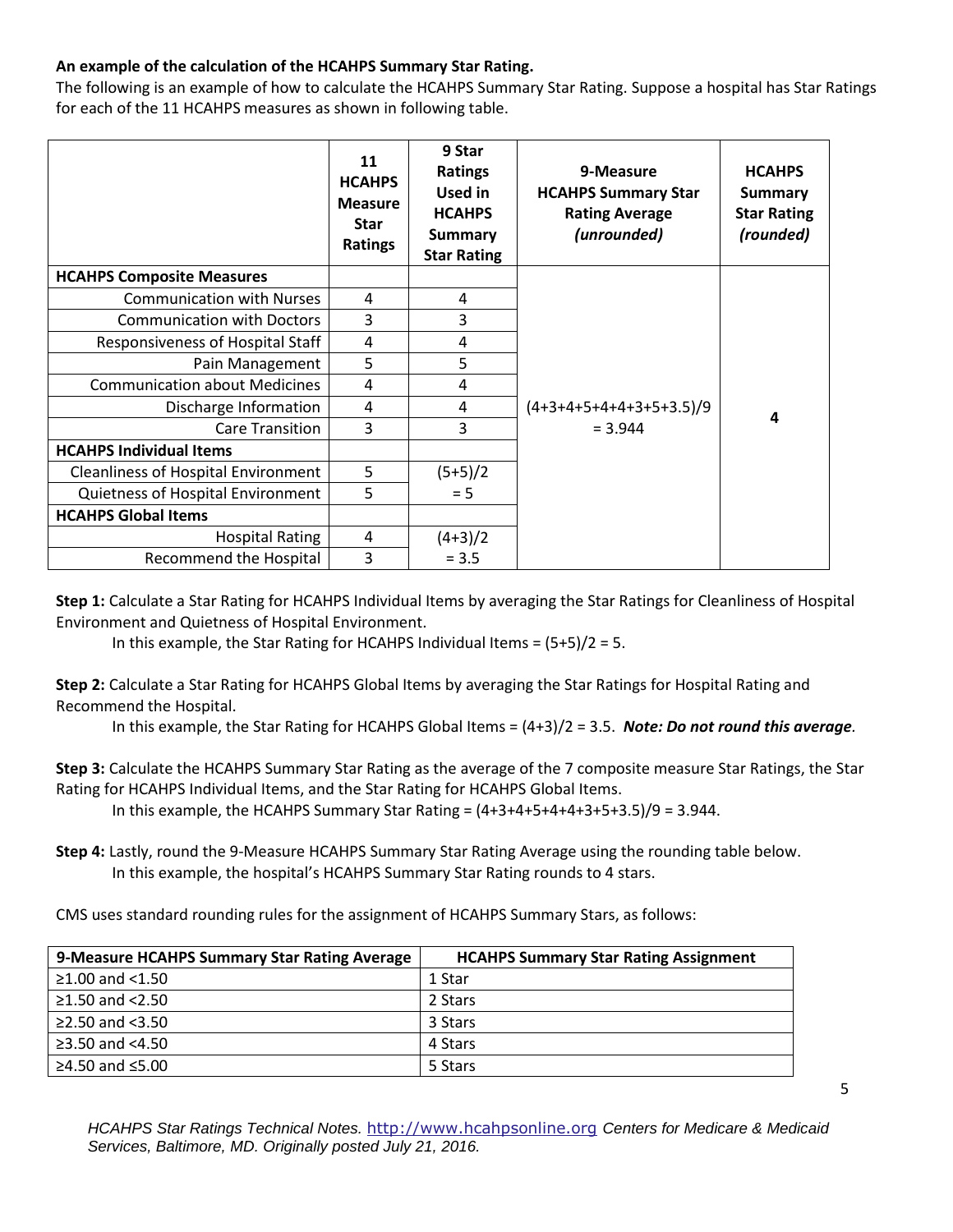## **Appendix A, Table 1: HCAHPS Patient-Mix Adjustments of Linear Scores for Patients Discharged Between Quarter 1, 2015 and Quarter 4, 2015 (January 1, 2015 to December 31, 2015)**

| Patient-Mix<br>Adjustment (PMA)                                                           | Comm. with Nurses | Comm. with Doctors | Responsiveness of Hosp. Staff | Pain Management | Comm. About Medicines | Cleanliness of Hosp. Env. | Quietness of Hosp. Env. | Discharge Information | Care Transition | Hospital Rating | Recommend the Hospital |
|-------------------------------------------------------------------------------------------|-------------------|--------------------|-------------------------------|-----------------|-----------------------|---------------------------|-------------------------|-----------------------|-----------------|-----------------|------------------------|
| Education (per level;<br>1=8th grade or less and<br>6=More than 4-year<br>college degree) | 0.0168            | 0.0201             | 0.0258                        | 0.0266          | 0.0531                | 0.0157                    | 0.0498                  | 0.0053                | 0.0030          | 0.1164          | 0.0198                 |
| Self-Rated Health (per<br>level; 1=Excellent and<br>5=Poor)                               | 0.0658            | 0.0679             | 0.0870                        | 0.0921          | 0.0966                | 0.0615                    | 0.0628                  | 0.0104                | 0.0778          | 0.2380          | 0.0758                 |
| <b>Response Percentile</b><br>(per 1% of response<br>percentile)                          | 0.0023            | 0.0022             | 0.0031                        | 0.0021          | 0.0034                | 0.0009                    | 0.0003                  | 0.0003                | 0.0022          | 0.0056          | 0.0020                 |
| <b>LANGUAGE SPOKEN AT</b><br><b>HOME</b>                                                  |                   |                    |                               |                 |                       |                           |                         |                       |                 |                 |                        |
| Spanish                                                                                   | $-0.0122$         | $-0.0412$          | $-0.0231$                     | $-0.0752$       | $-0.0749$             | 0.0097                    | $-0.0883$               | $-0.0098$             | $-0.0083$       | $-0.4359$       | $-0.1220$              |
| Chinese                                                                                   | 0.0985            | 0.0836             | 0.1320                        | 0.1139          | 0.0181                | 0.0331                    | $-0.0287$               | $-0.0293$             | 0.1087          | 0.1045          | 0.0301                 |
| R/V/O                                                                                     | 0.0118            | 0.0065             | 0.0432                        | 0.0195          | $-0.0412$             | 0.0407                    | $-0.0869$               | $-0.0022$             | 0.0562          | $-0.0065$       | $-0.0228$              |
| English (REFERENCE)                                                                       | 0.0000            | 0.0000             | 0.0000                        | 0.0000          | 0.0000                | 0.0000                    | 0.0000                  | 0.0000                | 0.0000          | 0.0000          | 0.0000                 |
| <b>AGE</b>                                                                                |                   |                    |                               |                 |                       |                           |                         |                       |                 |                 |                        |
| Age 18-24                                                                                 | 0.0667            | 0.0719             | 0.1407                        | 0.1329          | $-0.1430$             | 0.0637                    | $-0.0316$               | $-0.0337$             | $-0.0487$       | 0.6612          | 0.2179                 |
| Age 25-34                                                                                 | 0.0321            | 0.0445             | 0.0450                        | 0.0935          | $-0.1652$             | 0.0583                    | $-0.0455$               | $-0.0431$             | $-0.0874$       | 0.5310          | 0.1553                 |
| Age 35-44                                                                                 | 0.0133            | 0.0213             | 0.0191                        | 0.0678          | $-0.1707$             | 0.0648                    | $-0.0215$               | $-0.0457$             | $-0.0862$       | 0.4209          | 0.1224                 |
| Age 45-54                                                                                 | $-0.0223$         | $-0.0151$          | $-0.0220$                     | 0.0202          | $-0.1907$             | 0.0552                    | $-0.0049$               | $-0.0517$             | $-0.1021$       | 0.2269          | 0.0602                 |
| Age 55-64                                                                                 | $-0.0468$         | $-0.0411$          | $-0.0543$                     | $-0.0161$       | $-0.1897$             | 0.0342                    | $-0.0004$               | $-0.0557$             | $-0.1140$       | 0.0738          | 0.0178                 |
| Age 65-74                                                                                 | $-0.0570$         | $-0.0613$          | $-0.0622$                     | $-0.0490$       | $-0.1660$             | 0.0329                    | $-0.0133$               | $-0.0498$             | $-0.1079$       | $-0.0306$       | $-0.0077$              |
| Age 75-84                                                                                 | $-0.0377$         | $-0.0394$          | $-0.0411$                     | $-0.0325$       | $-0.0998$             | 0.0247                    | 0.0010                  | $-0.0246$             | $-0.0534$       | $-0.0550$       | $-0.0140$              |
| Age 85+ (REFERENCE)                                                                       | 0.0000            | 0.0000             | 0.0000                        | 0.0000          | 0.0000                | 0.0000                    | 0.0000                  | 0.0000                | 0.0000          | 0.0000          | 0.0000                 |
| <b>SERVICE LINE</b>                                                                       |                   |                    |                               |                 |                       |                           |                         |                       |                 |                 |                        |
| Maternity                                                                                 | $-0.1108$         | $-0.2257$          | $-0.2363$                     | $-0.2183$       | $-0.2237$             | 0.0006                    | $-0.1940$               | $-0.0595$             | $-0.1079$       | $-0.5789$       | $-0.2235$              |
| Surgical                                                                                  | $-0.0099$         | $-0.1633$          | $-0.0293$                     | $-0.0734$       | $-0.0506$             | $-0.0099$                 | $-0.0327$               | $-0.0450$             | $-0.0709$       | $-0.2693$       | $-0.0938$              |
| Medical (REFERENCE)                                                                       | 0.0000            | 0.0000             | 0.0000                        | 0.0000          | 0.0000                | 0.0000                    | 0.0000                  | 0.0000                | 0.0000          | 0.0000          | 0.0000                 |
| <b>INTERACTIONS</b>                                                                       |                   |                    |                               |                 |                       |                           |                         |                       |                 |                 |                        |
| Surgical Line <sup>*</sup> Age <sup>1</sup>                                               | 0.0002            | 0.0125             | $-0.0021$                     | $-0.0024$       | 0.0007                | $-0.0035$                 | 0.0004                  | $-0.0018$             | 0.0042          | 0.0229          | 0.0081                 |
| Maternity Line * Age <sup>1</sup>                                                         | 0.0174            | 0.0247             | 0.0221                        | 0.0246          | 0.0383                | 0.0117                    | 0.0128                  | 0.0141                | 0.0181          | 0.0862          | 0.0317                 |

 $^1$  Age takes on the values of 1 to 8 as follows: (1: 18 to 24); (2: 25 to 34); (3: 35 to 44); (4: 45 to 54); (5: 55 to 64); (6: 65 to 74); (7: 75 to 84); and (8: 85+).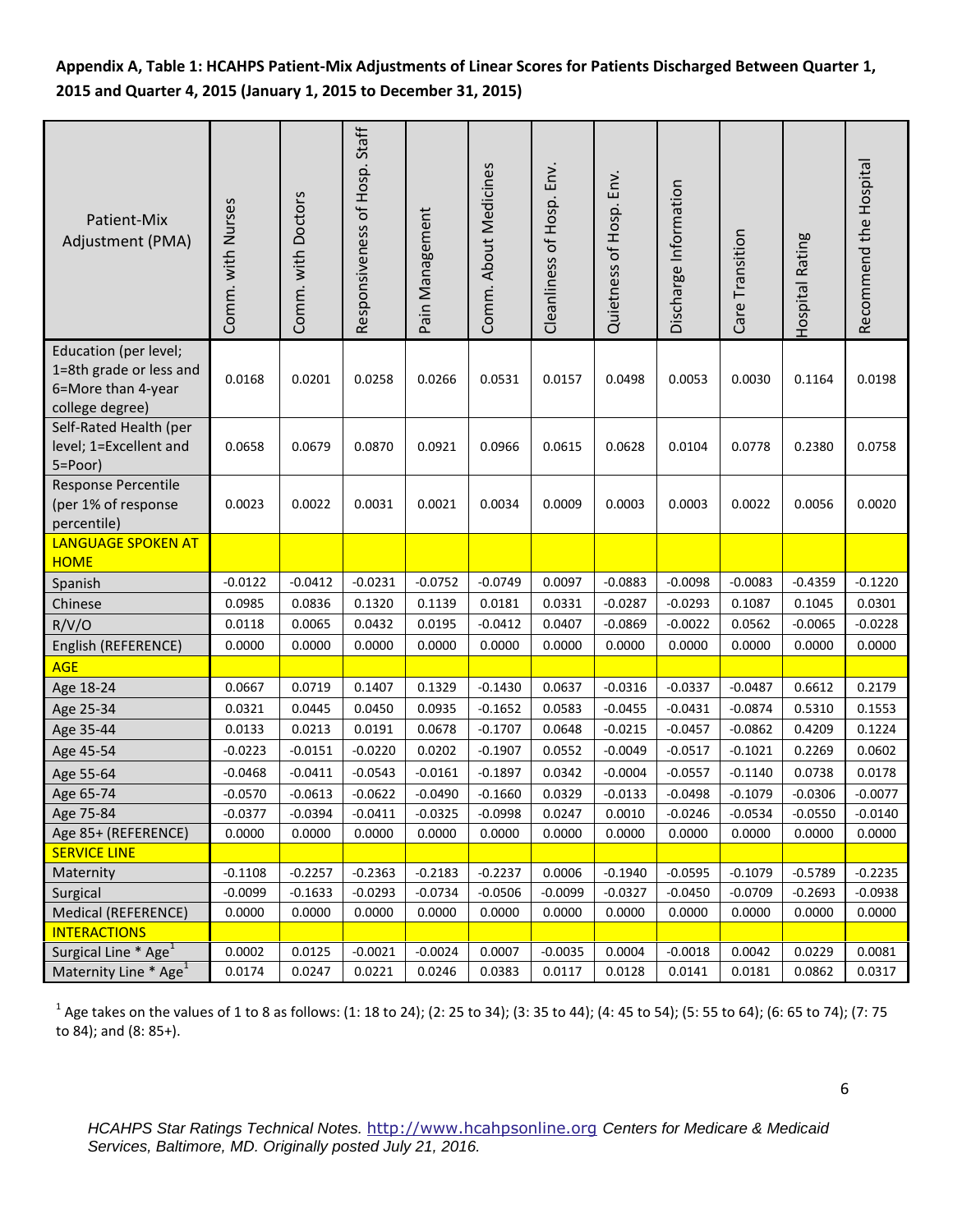**Appendix A, Table 2: National Means of PMA Variables for Patients Discharged Between Quarter 1, 2015 and Quarter 4, 2015 (January 1, 2015 to December 31, 2015)** 

| Patient-Mix Adjustment<br>(PMA)                                                        | <b>National Mean</b> |
|----------------------------------------------------------------------------------------|----------------------|
| Education (per level;<br>1=8th grade or less and 6=More<br>than 4-year college degree) | 3.775                |
| Self-Rated Health (per level;<br>1=Excellent and 5=Poor)                               | 2.759                |
| <b>Response Percentile</b>                                                             | 13.8%                |
| <b>LANGUAGE SPOKEN AT HOME</b>                                                         |                      |
| Spanish                                                                                | 4.9%                 |
| Chinese                                                                                | 0.3%                 |
| R/V/O                                                                                  | 1.8%                 |
| English (REFERENCE)                                                                    | 93.0%                |
| <b>AGE</b>                                                                             |                      |
| Age 18-24                                                                              | 3.7%                 |
| Age 25-34                                                                              | 10.7%                |
| Age 35-44                                                                              | 6.7%                 |
| Age 45-54                                                                              | 9.9%                 |
| Age 55-64                                                                              | 19.1%                |
| Age 65-74                                                                              | 24.5%                |
| Age 75-84                                                                              | 17.9%                |
| Age 85+ (REFERENCE)                                                                    | 7.4%                 |
| <b>SERVICE LINE</b>                                                                    |                      |
| Maternity                                                                              | 13.0%                |
| Surgical                                                                               | 36.2%                |
| Medical (REFERENCE)                                                                    | 50.8%                |
| <b>INTERACTIONS</b>                                                                    |                      |
| Surgical Line * Age <sup>1</sup>                                                       | 1.943                |
| Maternity Line * Age <sup>1</sup>                                                      | 0.276                |

 $^1$  Age takes on the values of 1 to 8 as follows: (1: 18 to 24); (2: 25 to 34); (3: 35 to 44); (4: 45 to 54); (5: 55 to 64); (6: 65 to 74); (7: 75 to 84); and (8: 85+).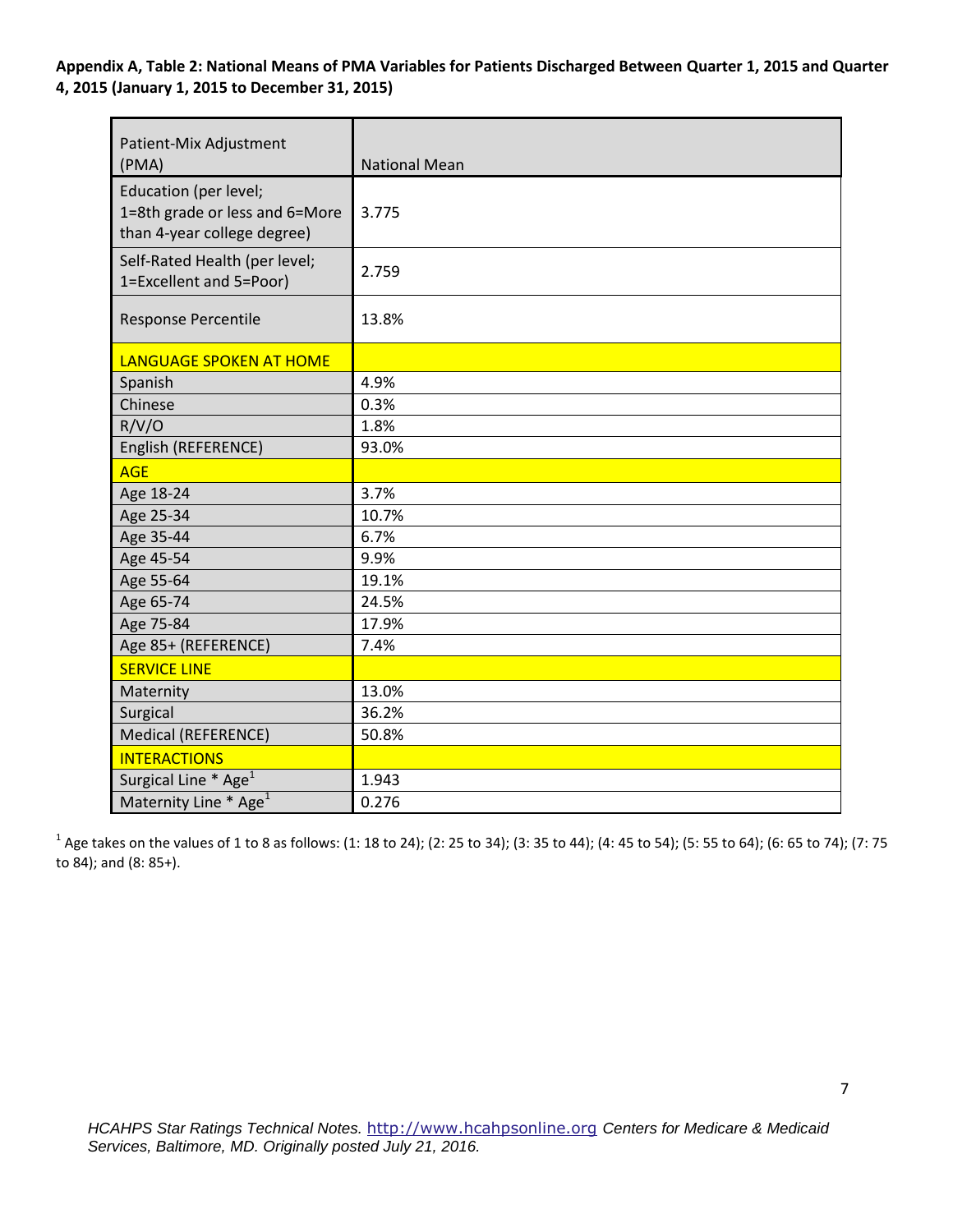**Appendix B: Survey Mode Adjustments of HCAHPS Linear Scores to Adjust to a Reference of Mail Mode (these mode adjustments are applicable on all quarters of HCAHPS scores)** 

|                                            | <b>Phone Only</b> | <b>Mixed</b> | <b>Active IVR</b> |
|--------------------------------------------|-------------------|--------------|-------------------|
| <b>HCAHPS Composite Measures</b>           |                   |              |                   |
| <b>Communication with Nurses</b>           | $-0.031$          | 0.005        | $-0.010$          |
| <b>Communication with Doctors</b>          | 0.011             | 0.028        | 0.009             |
| Responsiveness of Hospital Staff           | $-0.049$          | 0.024        | $-0.001$          |
| Pain Management                            | $-0.042$          | $-0.012$     | $-0.021$          |
| <b>Communication about Medicines</b>       | $-0.044$          | 0.013        | $-0.011$          |
| Discharge Information                      | $-0.013$          | 0.002        | $-0.032$          |
| <b>Care Transition</b>                     | -0.064            | $-0.030$     | 0.061             |
| <b>HCAHPS Individual Items</b>             |                   |              |                   |
| <b>Cleanliness of Hospital Environment</b> | $-0.072$          | $-0.032$     | $-0.037$          |
| Quietness of Hospital Environment          | $-0.044$          | $-0.038$     | $-0.109$          |
| <b>HCAHPS Global Items</b>                 |                   |              |                   |
| <b>Hospital Rating</b>                     | $-0.057$          | 0.008        | $-0.001$          |
| <b>Recommend the Hospital</b>              | $-0.049$          | $-0.008$     | $-0.018$          |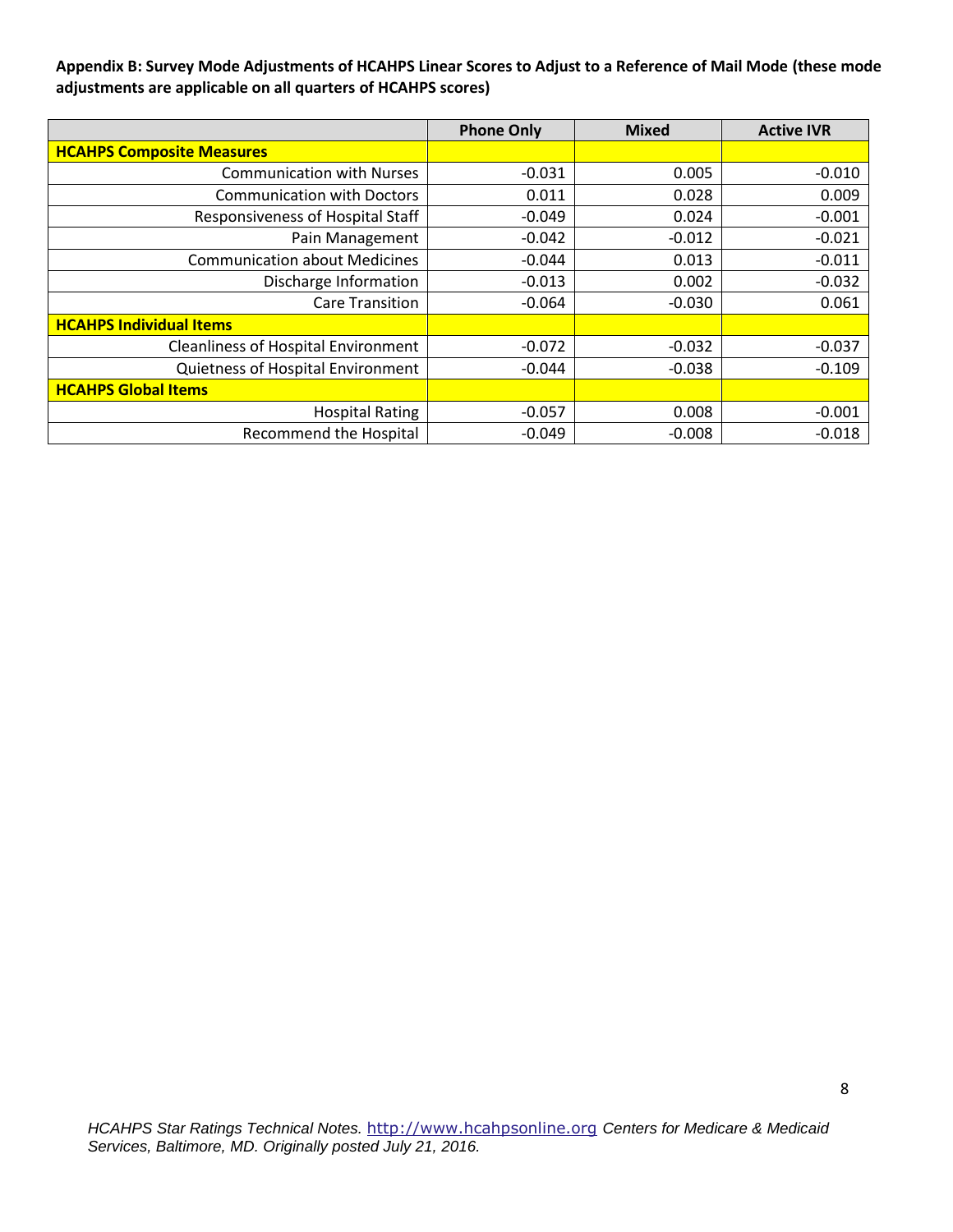**Appendix C: HCAHPS Star Rating Cut Points for Patients Discharged Between Quarter 1, 2015 and Quarter 4, 2015 (January 1, 2015 to December 31, 2015)** 

|                                            | 1 Star | 2 Stars                | 3 Stars          | 4 Stars          | 5 Stars   |
|--------------------------------------------|--------|------------------------|------------------|------------------|-----------|
| <b>HCAHPS Composite Measures</b>           |        |                        |                  |                  |           |
| <b>Communication with Nurses</b>           | < 85   | ≥85 to <89             | $≥89$ to <92     | $≥92$ to $<94$   | $\geq$ 94 |
| <b>Communication with Doctors</b>          | <88    | $\geq$ 88 to <91       | $≥91$ to <93     | $≥93$ to $<95$   | $\geq$ 95 |
| Responsiveness of Hospital Staff           | < 78   | $\geq$ 78 to <83       | $\geq$ 83 to <86 | ≥86 to <91       | $\geq 91$ |
| Pain Management                            | <83    | $\geq$ 83 to <86       | $≥86$ to <89     | $\geq$ 89 to <93 | $\geq$ 93 |
| <b>Communication about Medicines</b>       | < 70   | ≥70 to <77             | ≥77 to <81       | $\geq 81$ to <86 | $\geq 86$ |
| Discharge Information                      | <80    | $\geq 80$ to $\leq 84$ | $≥84$ to $≤88$   | $≥88$ to <92     | $\geq$ 92 |
| <b>Care Transition</b>                     | < 79   | $≥79$ to $≤82$         | $≥82$ to $≤84$   | ≥84 to <87       | $\geq 87$ |
| <b>HCAHPS Individual Items</b>             |        |                        |                  |                  |           |
| <b>Cleanliness of Hospital Environment</b> | < 82   | ≥82 to <87             | ≥87 to <90       | ≥90 to <94       | $\geq 94$ |
| Quietness of Hospital Environment          | <77    | ≥77 to <81             | $\geq$ 81 to <86 | $≥86$ to <90     | $\geq 90$ |
| <b>HCAHPS Global Items</b>                 |        |                        |                  |                  |           |
| <b>Hospital Rating</b>                     | < 82   | $≥82$ to $≤86$         | $≥86$ to $≤89$   | $\geq$ 89 to <93 | $\geq$ 93 |
| <b>Recommend the Hospital</b>              | < 82   | $≥82$ to $≤86$         | $≥86$ to <90     | ≥90 to <94       | $\geq 94$ |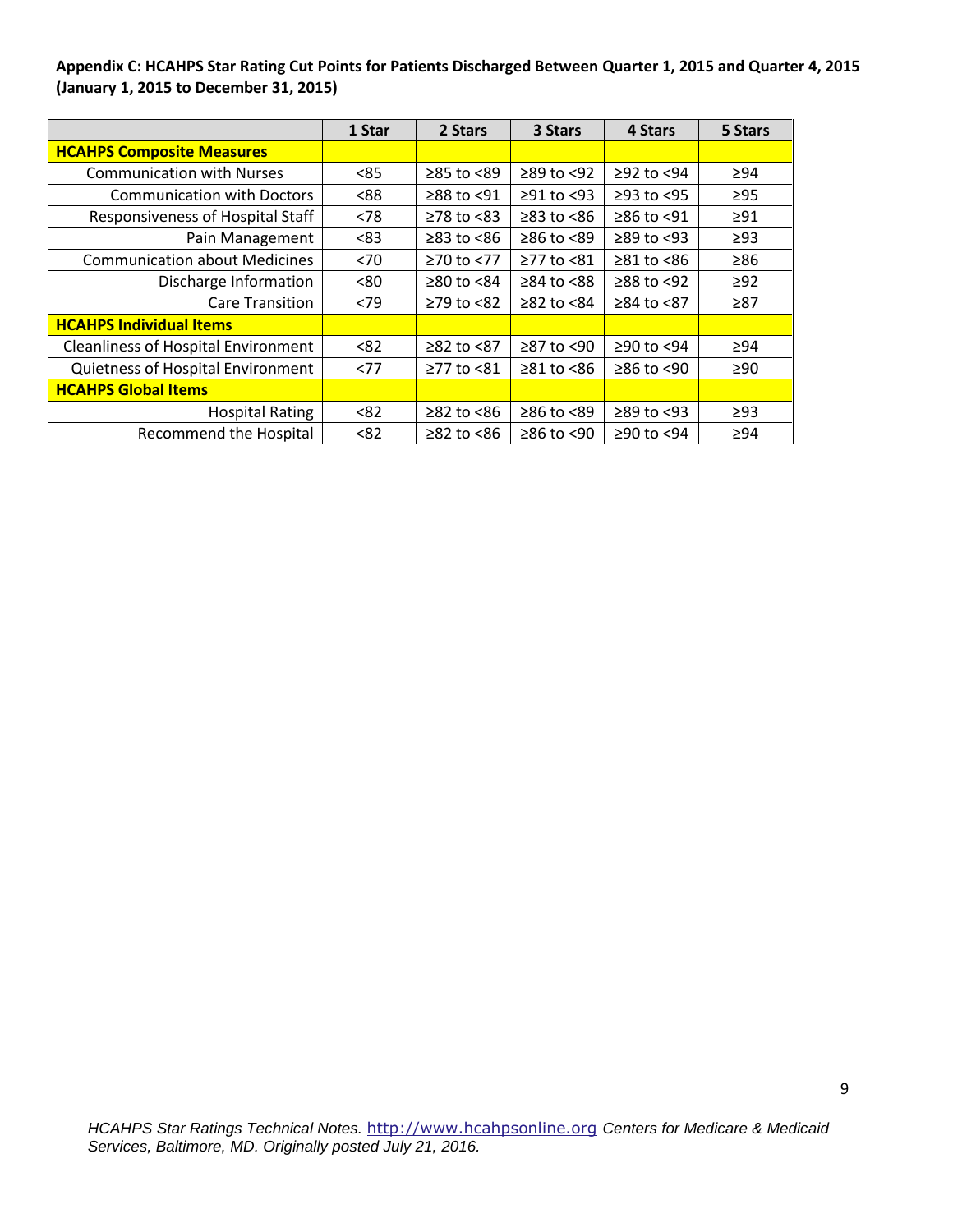#### **Appendix D: Individual Measure Star Assignment Process**

Below are detailed steps of the clustering method to develop individual measure stars. For each measure, the clustering method does the following:

- 1. Produces the individual measure distance matrix.
- 2. Groups the measure scores into an initial set of clusters.
- 3. Selects the final set of clusters.

## **1. Produce the individual measure distance matrix.**

For each pair of hospital j and k (j>=k) among the n hospitals with measure score data, compute the Euclidian distance of their measure scores (e.g., the absolute value of the difference between the two measure scores). Enter this distance in row j and column k of a distance matrix with n rows and n columns. This matrix can be produced using the DISTANCE procedure in SAS as follows:

proc distance data=inclusterdat out=distancedat method=Euclid;

```
 var interval(measure_score);
   id CCN;
run;
```
In the above code, the input data set, *inclusterdat,* is the list of hospitals with scores for a particular measure. Each record has a unique identifier, CCN. The option *method=Euclid* specifies that distances between hospital measure scores should be based on Euclidean distance. The input data contain a variable called *measure\_score.* In the *var* call, the parentheses around *measure\_score* indicate that *measure\_score* is considered to be an interval or numeric variable. The distances computed by this code are stored to an output data set called *distancedat.* 

## **2. Create a tree of cluster assignments.**

The distance matrix calculated in Step 1 is the input to the clustering procedure. The stored distance algorithm is implemented to compute cluster assignments. The following process is implemented by using the CLUSTER procedure in SAS:

- a. The input measure score distances are squared.
- b. The clusters are initialized by assigning each hospital to its own cluster.
- c. In order to determine which pair of clusters to merge, Ward's minimum variance method is used to separate the variance of the measure scores into within-cluster and between-cluster sum of squares components.
- d. From the existing clusters, two clusters will be selected for merging to minimize the within-cluster sum of squares over all possible sets of clusters that might result from a merge.
- e. Steps b and c are repeated to reduce the number of clusters by one until a single cluster containing all hospitals results.

The result is a data set that contains a tree-like structure of cluster assignments, from which any number of clusters between 1 and the number of hospital measure scores could be computed. The SAS code for implementing these steps is:

proc cluster data=distancedat method=ward outtree=treedat noprint;

id CCN;

run;